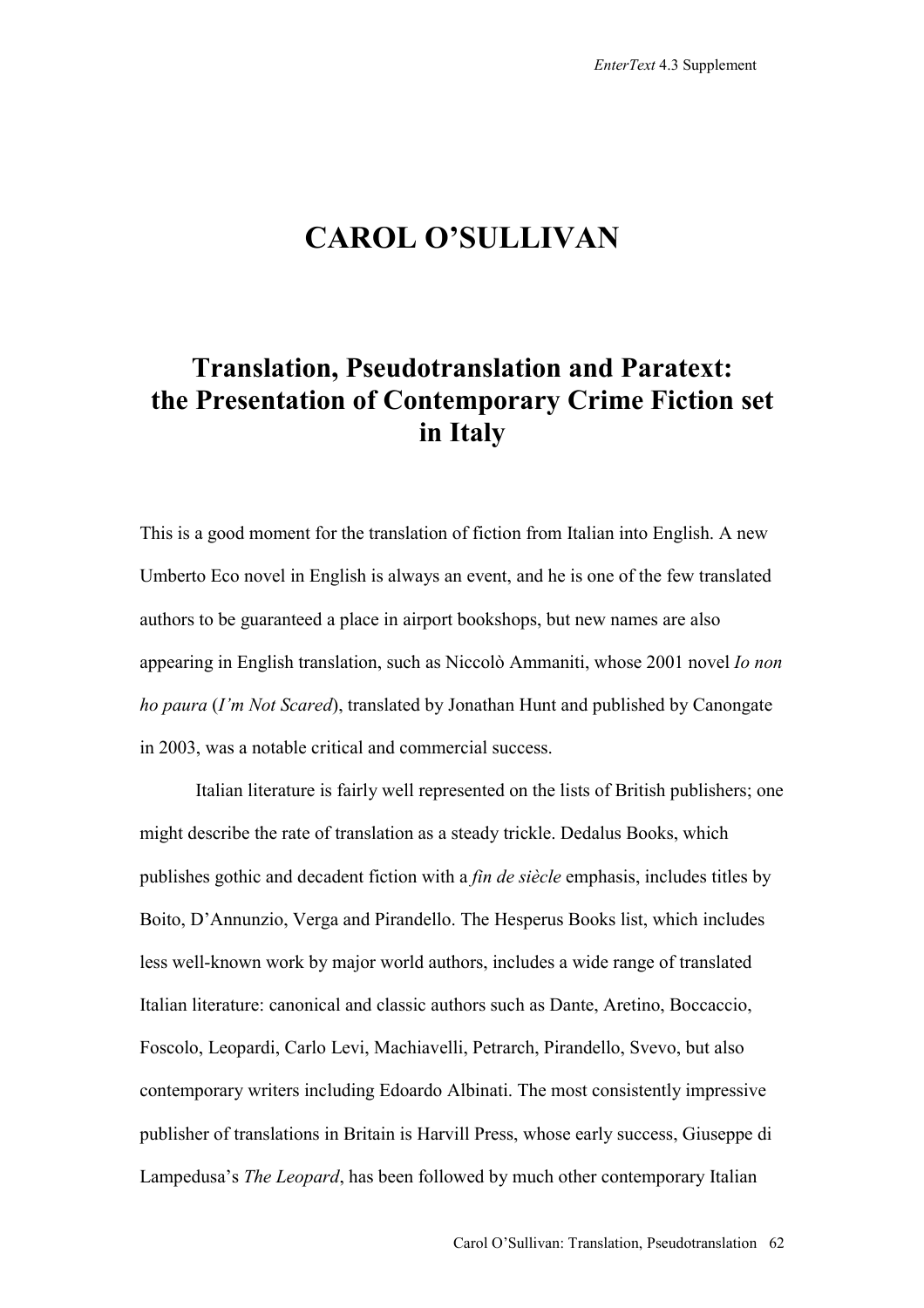fiction including work by Bufalino, Vassalli, Magris, Baricco and Marta Morazzoni, winner, alongside her translator Emma Rose, of the *Independent* Foreign Fiction Prize in 2001 for *The Alphonse Courrier Affair*. When we look at the list of past winners of the John Florio Prize, awarded biennially for the best translation from Italian into English, what strikes us is the diversity of genres, periods, publishers and translators represented: many voices, some much better known than others and most making a relatively small impact in terms of sales and literary influence on anglophone culture.

 This pattern may be changing slightly. For the last couple of years, crime has been by far the most represented genre in translated Italian fiction. Harvill's publications include titles by Marcello Fois and Antonio Tabucchi which could be called "literary" crime fiction—as indeed could Eco's first and best-known novel, *The Name of the Rose—*but also the more obviously "genre" novels *Almost Blue* and *Day After Day* by Carlo Lucarelli, translated by Oonagh Stransky. Heinemann has published three novels by Andrea Camilleri in the last year: *The Shape of Water*, *The Terracotta Dog* and *The Snack Thief*, all translated by Stephen Sartarelli. Orion is about to publish a second title by Massimo Carlotto, *The Master of Knots*, translated by Christopher Woodall, following *The Colombian Mule*, also translated by Woodall, which was published as part of its New Blood crime series in December 2003. It is these more genre-centric novels which are the subject of this article.

The rapidly growing visibility of Italian crime fiction in English is not an isolated phenomenon, but parallels a marked increase in translation into English of fiction in this genre from all languages. The success of Henning Mankell may be partly responsible for opening the door for the translation of crime fiction ranging from hardboiled noir to the classic whodunnit. A look at the Arcadia "Eurocrime" list is striking for its diversity of source languages: Izzo and Manotti from French but also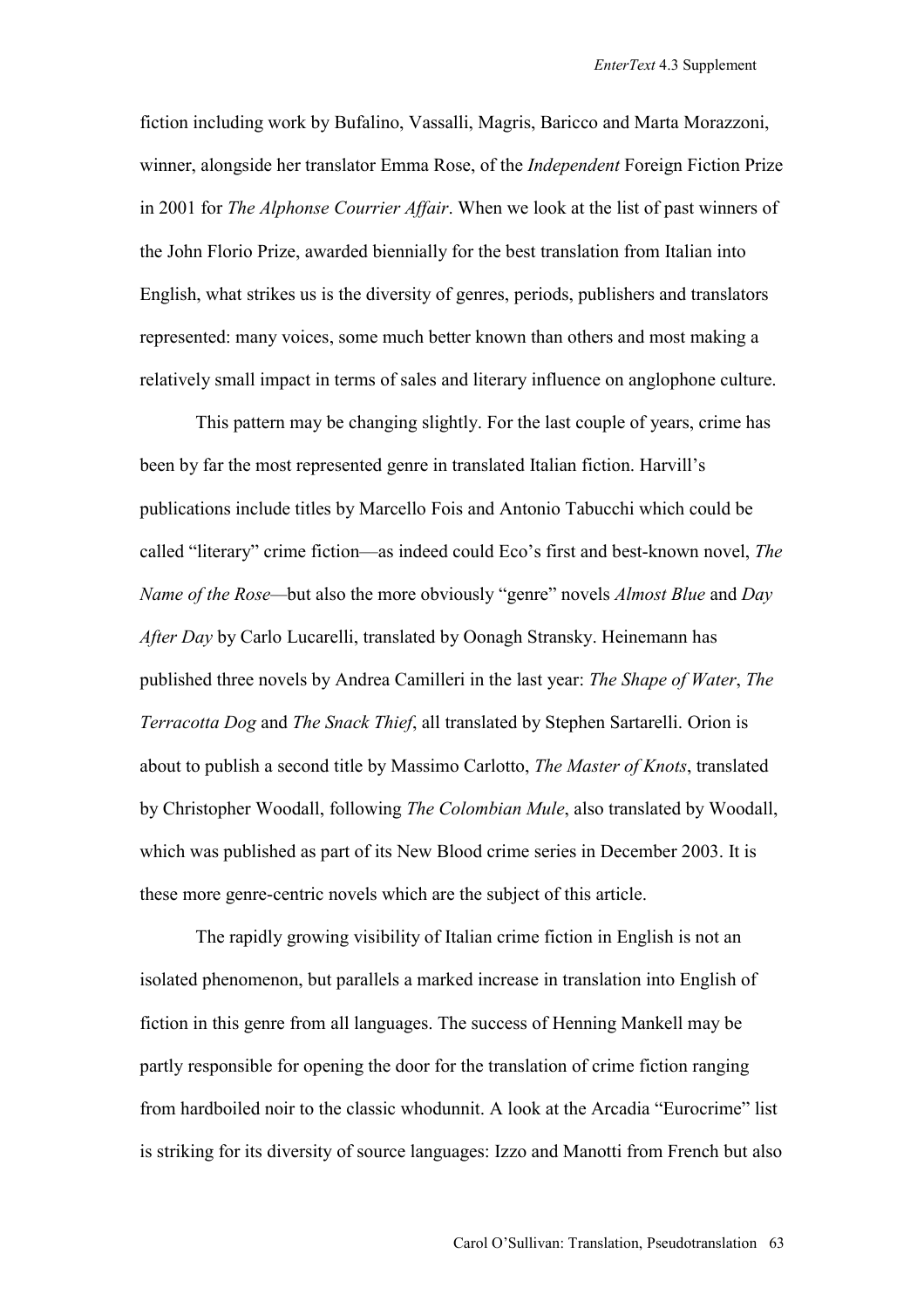Joensuu from Finnish, among others. As with Mankell's Kurt Wallander, many of these translated writers have produced series featuring a named detective, such as Jakob Arjouni's Kamal Kenankaya or Gunnar Staalesen's Varg Veum.

The case of Italian fiction is perhaps unique in that it is being translated into a literary milieu in which English-language thrillers set in Italy already have a very high profile. Michael Dibdin has written nine highly successful novels featuring Aurelio Zen, of the Criminalpol squad, whose cases take him all over Italy, and Donna Leon's forthcoming *Blood from a Stone* will be the fourteenth in the bestselling series featuring Commissario Guido Brunetti, based in Venice. A number of other writers including Magdalen Nabb have had success with a similar format. We must ask what the implications are for translated literature in this genre.

The novels by Dibdin, Leon *et al.* constitute what Mark Chu, whose work on thrillers set in Italy has been fundamental to the development of this article, has called a "significant sub-genre… a fusion of the detective novel, the travel book, and the tradition of Grand Tour literature."<sup>1</sup> The extent to which reading these novels is seen as analogous to the tourist experience comes across very strongly from reviews and cover blurbs: "To read Donna Leon is to be transported instantly to the sinisterly ravishing backwaters of Venice;"<sup>2</sup> "let Leon be your travel agent and tour guide to Venice. It's an unforgettable trip;"<sup>3</sup> "for those who know Venice, or want to, Brunetti is a well-versed escort to the nooks, crannies, moods and idiosyncrasies of what residents call *La Serenissima.*" 4 The *Sunday Telegraph* review quoted on the back of Magdalen Nabb's *Some Bitter Taste*, which comments that "Magdalen Nabb's books are set in a Florence so vividly brought to life that I long to go back there after reading each one," enfolds the reader in a feeling of shared experience and membership of an exclusive club with an intimate knowledge of Italy.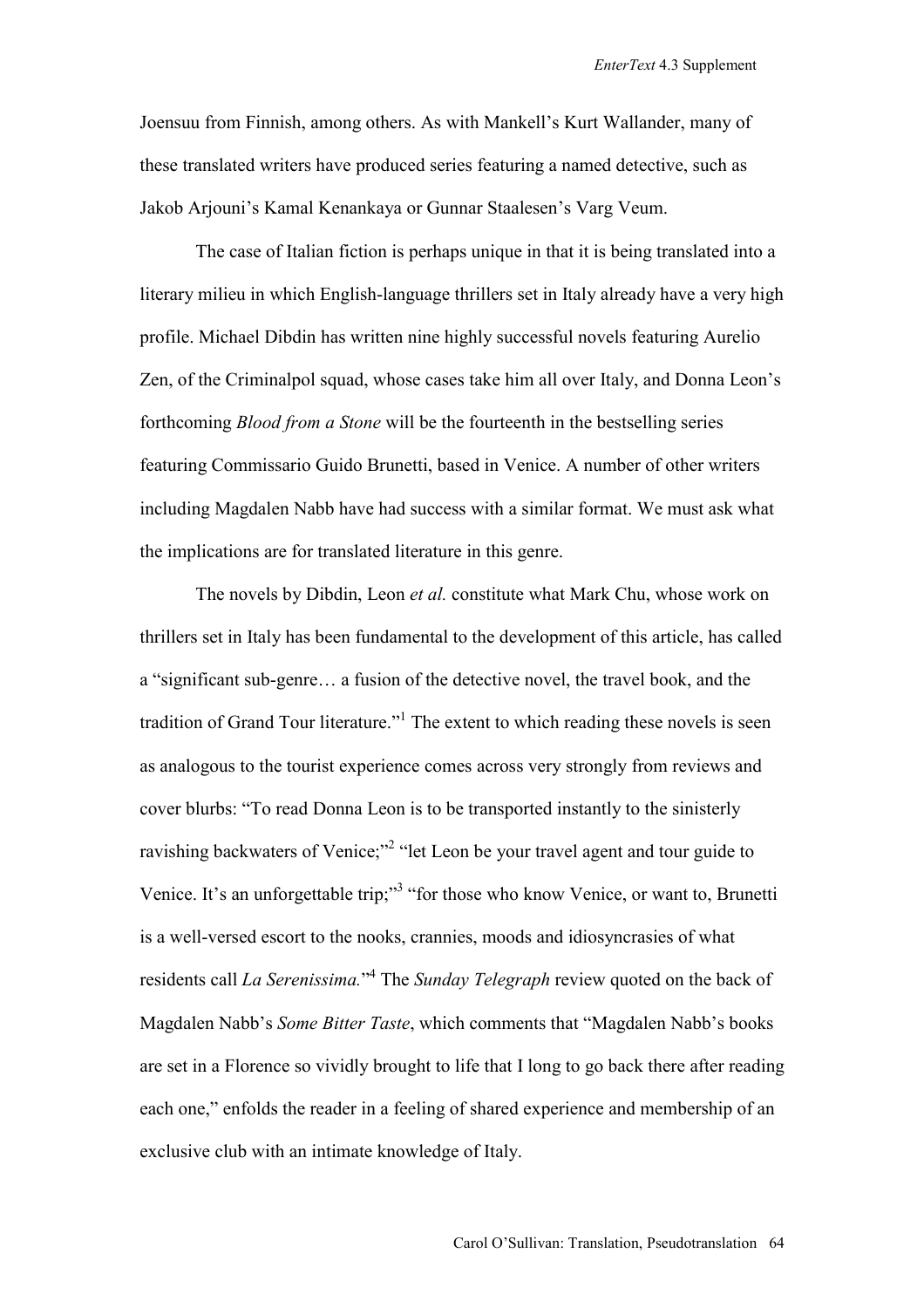At times the books are also presented as an improvement on a mere tourist's experience, as in Julian Symons' comment on the back cover of Leon's *A Venetian Reckoning*: "Like Dibdin's, this is a Venice unknown to tourists;" or Rod Cockshutt's extravagant claim that "[y]ou won't get the Venice of the guidebooks in [Leon's] *Uniform Justice*, but you'll probably learn more in 259 pages about one of the world's few genuinely unique cites than you would in 259 afternoons spent sipping Campari in Piazza San Marco."<sup>5</sup> Dibdin, Leon and Nabb have, over time, acquired a reputation as authorities on Italy. Tobias Jones says of Dibdin's Zen novels that they "effortlessly paint a sharper portrait of Italy than any guide-book, cookbook or academic history."<sup>6</sup>

 This effect of reading-as-tourism is fortified by the covers of the books in question, which show, as a rule, photographic images of conspicuously Italian buildings and cityscapes. Some of the cover features come under the heading of what Genette has called the "paratexte,"<sup>7</sup> but to that material must be added the images which are used in the design of the book. Both paratext and images are part of that "fringe of the printed text" which, as Lejeune observes, "in reality controls one's whole reading of the text."<sup>8</sup> Given that "the typographical and other morphological features of a book are as important to the link between author, meaning and reader as the words which they convey,"<sup>9</sup> the paratext is clearly of crucial importance for translation, whose consumption depends on a particular contract of trust between reader, writer and publisher. Some work has been done within the discipline on this<sup>10</sup> but translation studies might usefully take more account of paratext as well as cover design in examining how texts move between languages and cultures.

Although Leon, Dibdin, Nabb, *et al.* write in English, their books are presented as offering privileged access to Italy to the extent that they could be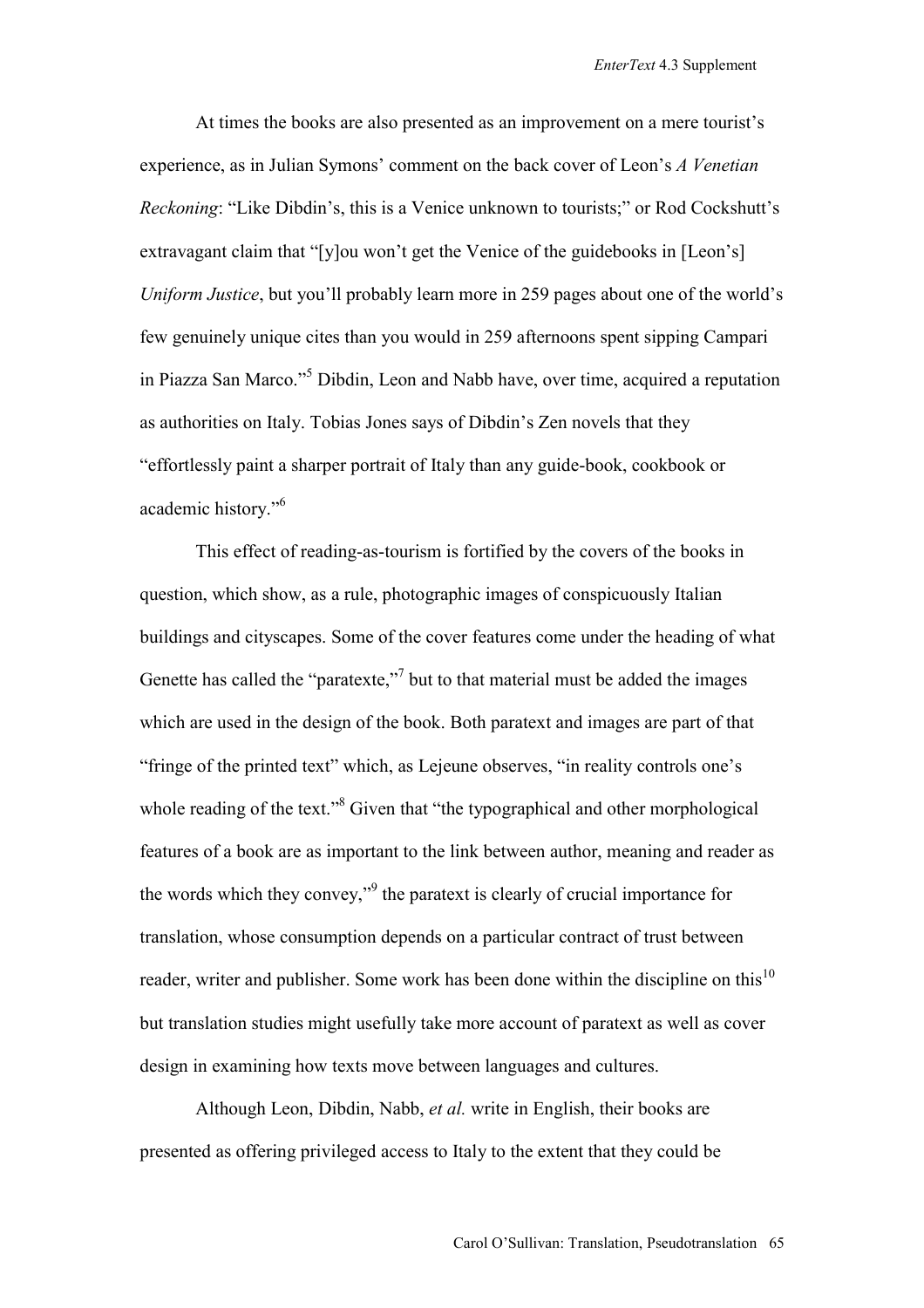considered as representative of a kind of pseudotranslation. An important factor in literary publishing is the increase in books set in a non-English-language culture but written in English. These texts offer access to a foreign culture without incurring the added expense of translation, and, as such, are attractive to publishers. We may also speculate that fiction written by an Anglophone writer for an Anglophone audience is less likely to contain cultural material which will make the reader uncomfortable than might a translation.<sup>11</sup> These texts might be considered pseudotranslations, although not strictly pseudotranslations in Toury's sense in that they are in no way explicitly stated to be translations, nor do they seem aimed at bringing something new into the target culture.12 However, to consider translation, with Susan Bassnett, as "not so much as a category in its own right, but rather as a set of textual practices with which the writer and reader collude"13 may permit us to read these texts as a variant on the pseudotranslation in that in some ways they behave and are consumed as translations.

Perhaps the prime example of a pseudotranslation in the sense intended here is Louis de Bernières 1994 novel *Captain Corelli's Mandolin* (*CCM*), which, with its setting "abroad," its overtones of magical realism and its author's apparently "foreign" name, is quite easily mistaken for a translation. When asked to name recently read translations as part of a class on literary translation at the University of East Anglia, at least one student in every class would routinely mention de Bernières's novel. This attribution of translated status to *CCM* is partly about theme and content (the foreign setting) but it is also about what Genette has called the "publisher's peritext," the presentational material "that is the direct and principal… responsibility of the publisher."14 Of primary importance in this case is the name of the author. Genette notes that the author's name can be an important indicator of nationality<sup>15</sup> but does not pause long enough to note that it can also act as a red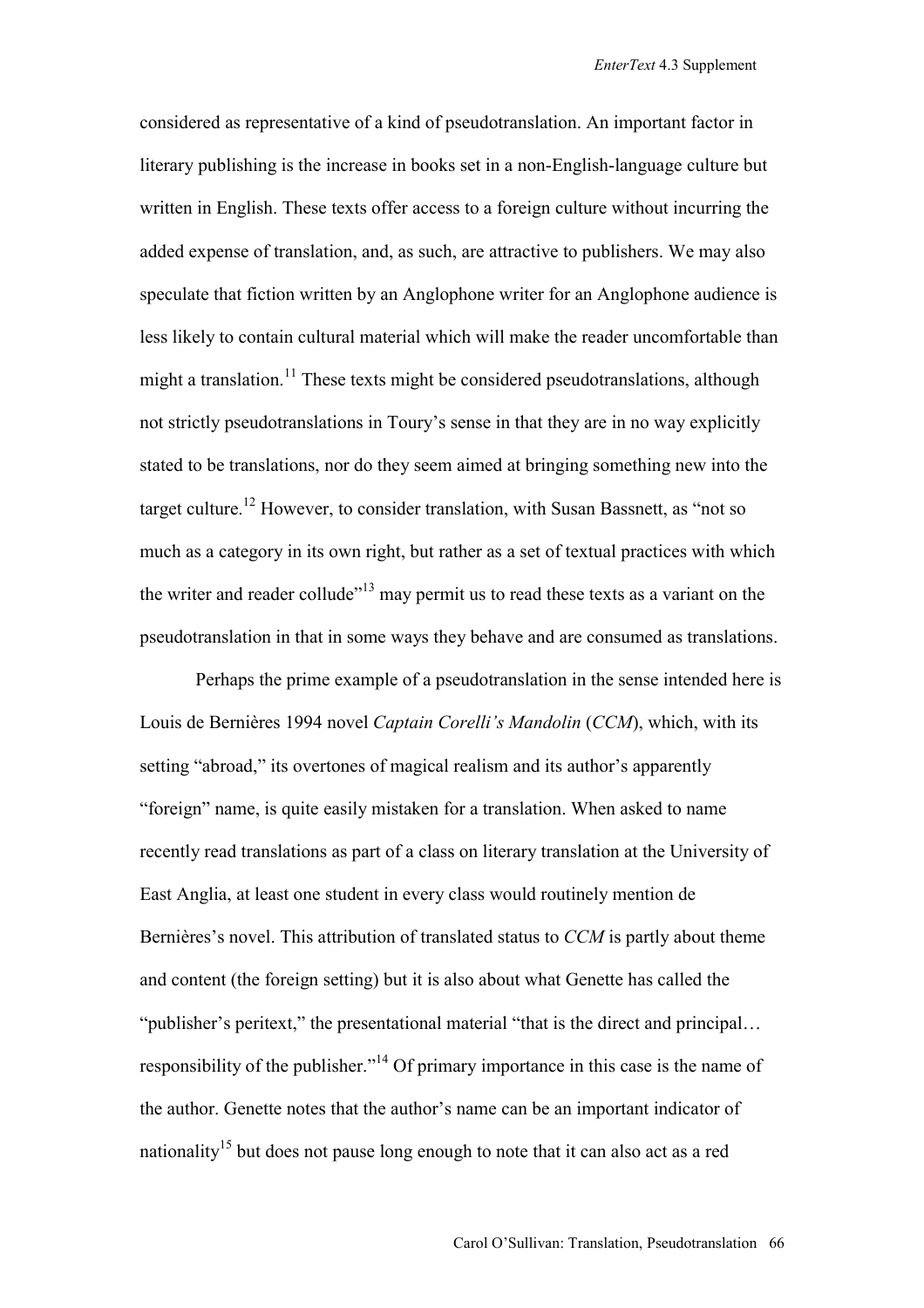herring; for this reason the author's name is crucial in the presentation of pseudotranslations. As Nicci Gerrard suggests in a 1994 interview, de Bernières has "remained an oddly retiring figure in the literary landscape. Perhaps his French name (centuries ago, his family came from Normandy) and his South American content made him seem foreign."16 The South American setting of his first three novels, *The War of Don Emmanuel's Nether Parts (1990), Señor Vivo and the Coca Lord (1991)*  and *The Troublesome Offspring of Cardinal Guzman* (1992), which were conspicuously influenced by magic realism, certainly contribute to an impression of foreignness. Though *CCM* represents a departure in setting from his previous novels, and de Bernières has explicitly described its style as differing from his earlier work,<sup>17</sup> the colourful, busy, hand-lettered cover design by Jeff Fisher,  $^{18}$  uniform with the three previous novels, links them together powerfully in the reader's imagination. Not only does translation involve a set of textual practices, but a set of paratextual ones. Although at no time do the publishers of *CCM* suggest that the book was not first written in English, the author's name, the setting and the cover design combine to illude the readers that they are reading a translated work of fiction.

A 2004 review by Amanda Craig of de Bernières' *Birds Without Wings*, the prequel to *CCM*, acknowledges that "it might be argued that this is a form of tourism, allowing the reader to patronise quaint foreign ways" but concludes that "de Bernières deserves praise for his imaginative sympathy."19 It is this acknowledgement of the possibility of empathetic understanding by an outsider of another culture which underpins the success of the pseudotranslations discussed here, to the point where "while recognising that the narratives are fiction, the setting and the local information are accorded the status of objective truth."20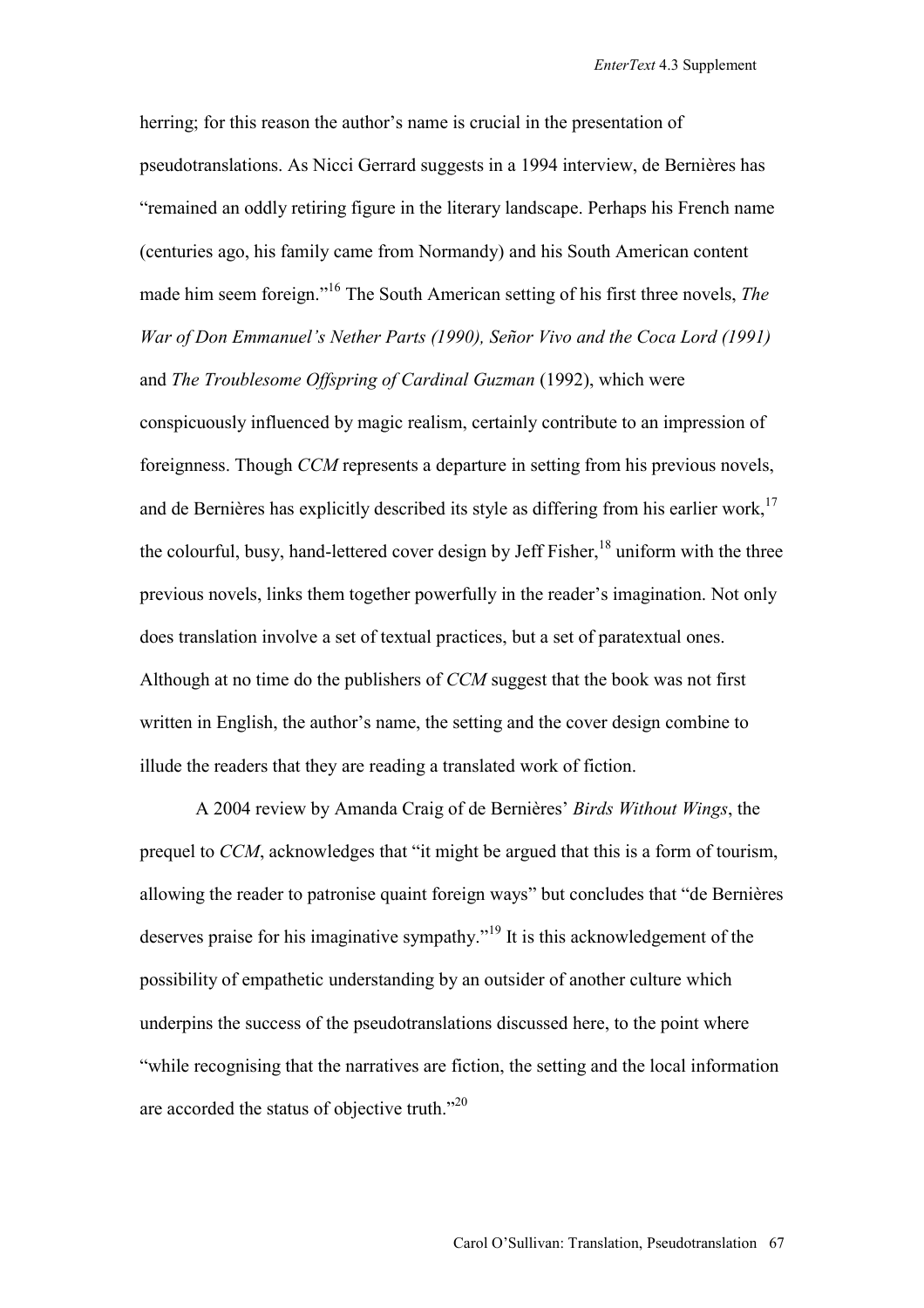It is into this publishing climate, with these pseudotranslations in a preeminent market position, that Camilleri, Lucarelli and Carlotto are being translated. A most striking feature of these translations is the way in which they come to share in the presentational features of their English-language predecessors. We can identify broad tendencies in the presentation of source and target texts which illustrate this convergence.

The Italian cover images mostly feature the human figure, within the constraints of the different publishers' house styles, but differ radically in style and composition. The covers of the two Carlotto novels, published by e/o, feature tinted pencil sketches of characters (fig. 01 and fig. 02) drawn with thick, crude lines on a yellow background reminiscent of the original yellow covers of the *giallo* (thriller) which gave their name to the genre in Italy. *Il corriere colombiano* (*The Colombian Mule*) features a swarthy man lighting a cigarette, the eponymous "mule" or drugrunner, foregrounding the exoticism of the South American connection. The cover of *Il maestro dei nodi* (*The Master of Knots*) features a woman's leg presented with one foot in a high heel up on a chair while a hand seems to adjust a cord around her thigh.

The covers of books by the Sicilian publisher Sellerio have a very high degree of recognisability in Italy, being presented in a uniform small-format paperback with good-quality black card covers with the author's name and title above the cover image and "Sellerio editore Palermo" below. Sellerio covers feature a central panel generally containing a painting: *La forma dell'acqua* (*The Shape of Water*) is illustrated by the pop artist Allen Jones's *"Gonna a pieghe"* ("Pleated Skirt") [\(fig\\_03\)](http://www.brunel.ac.uk/faculty/arts/EnterText/4_3/figures/pages/fig_03.htm). *Il cane di terracotta* (*The Terracotta Dog*) features *"Ammaestatrice di cani"* by the Italian painter Antonio Donghi ([fig\\_04\)](http://www.brunel.ac.uk/faculty/arts/EnterText/4_3/figures/pages/fig_04.htm).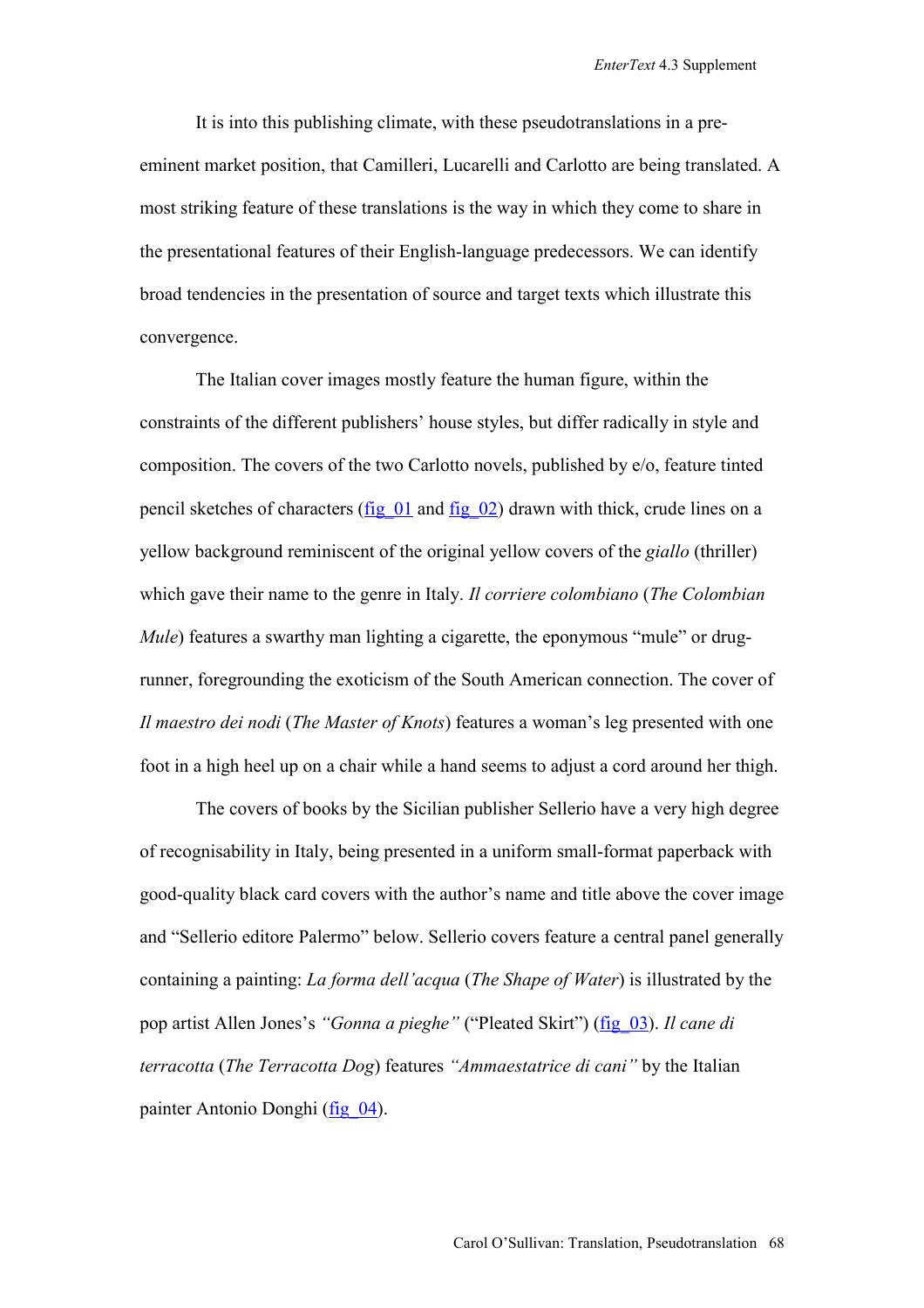Lucarelli's thrillers are published by Einaudi in the (also highly recognisable) paperback series Einaudi Tascabili "Stile libero." The homogenisation of typeface and the slightly unusual format of books in this series make it possible to vary the cover graphics widely without compromising recognition. *Almost Blue* (the original title) features a cropped drawing of a reptile's back legs and tail [\(fig\\_05\)](http://www.brunel.ac.uk/faculty/arts/EnterText/4_3/figures/pages/fig_05.htm) while *Un giorno dopo l'altro* (*Day After Day*) features a panel containing a photograph of an empty road receding into the distance (fig  $06$ ).<sup>21</sup> The reptile is in fact a character reference, as the serial killer in the novel is nicknamed "the iguana."

Covers fulfil several different functions, as "a marketing device, an aesthetic production, and a representation that may relate to a book's content."22 The Italian covers described above, while all constituting marketing devices inasmuch as they conform to and reinforce their publisher's brand image, tend to function more as aesthetic productions in themselves (particularly Camilleri) and also relate closely to the book's content (Carlotto and Lucarelli). The covers of the translations function in a markedly different way. The South American associations are abandoned in *The Colombian Mule* for the exoticism (to an Anglophone audience) of the north-east Italian setting, with a view of a particularly well-known Venetian view of San Giorgio seen from the Piazza San Marco (fig 07) under a burnt sky. The monuments stand black against the evening light. The ground is wet. People and pigeons are barely distinguishable against the backdrop. This is a combination of the Italy which is iconically familiar to tourists and a defamiliarisation to do with the time of day and the season. The cover of the forthcoming translation *The Master of Knots* again features a cityscape [\(fig\\_08\)](http://www.brunel.ac.uk/faculty/arts/EnterText/4_3/figures/pages/fig_08.htm), seen through a wrought-iron gate, under a blue sky. For Carlotto, these are human dramas, in which the characters are foregrounded in the publisher's peritext. The British publisher, on the other hand, emphasises the location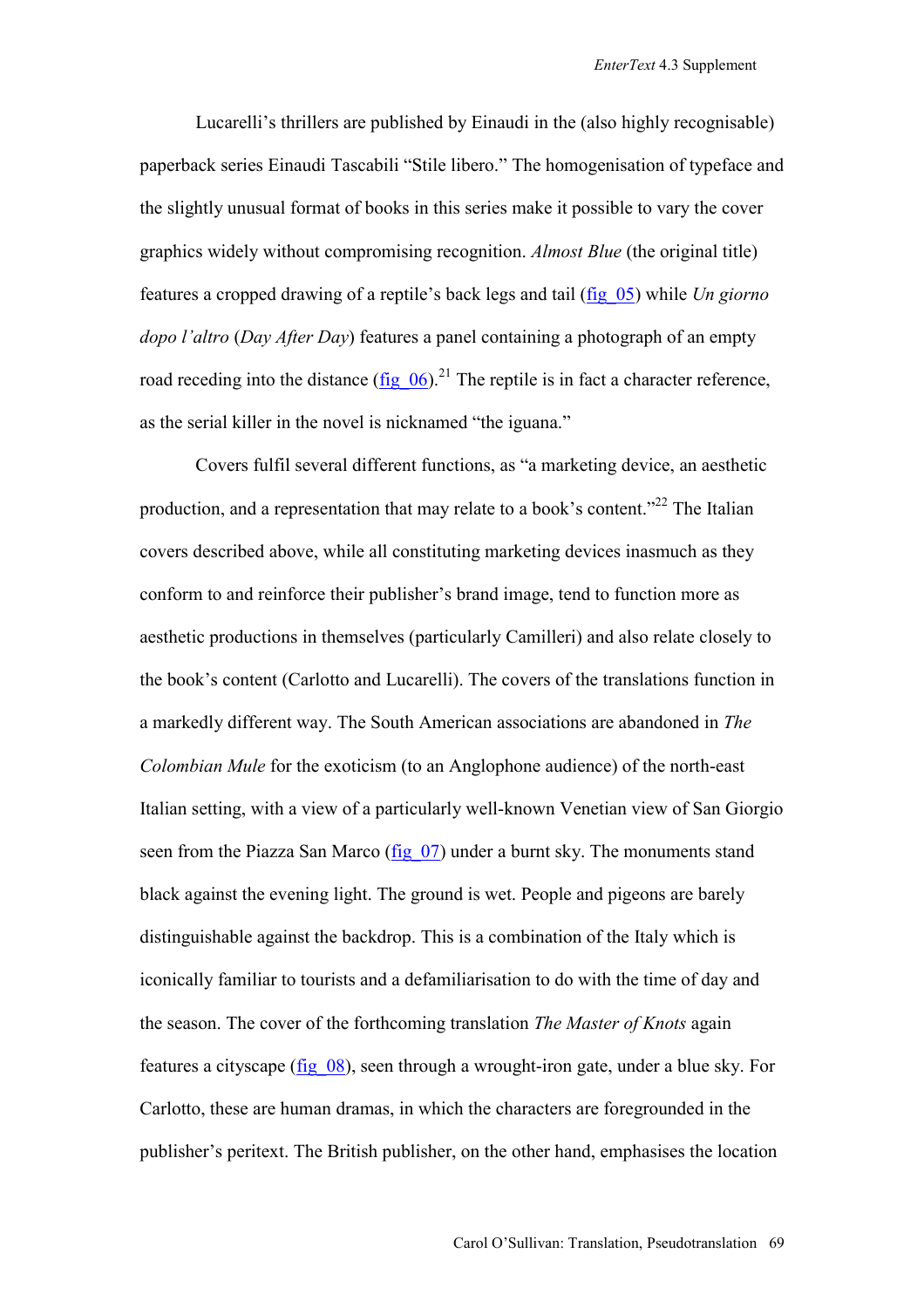as the key to the narrative,  $^{23}$  though the unusual wrought iron of the gates in the foreground of the English cover could be read as echoing the novel's sadomasochistic subject matter. The replacement of the original cover designs by images of Italy reflects a fundamental shift in the focus of the story. The foregrounding of what is iconically Italian on the cover makes the Italianness of the setting that much more important than the plot (though not, as we will see, than the genre).

The English covers of Camilleri (fig. 09 and fig. 10) are less iconic in terms of architecture; these novels are set after all in Camilleri's fictional town Vigáta in Sicily. They make great play with light and shade, the heavy iron grill-work over a window seen from below with a light above it, a light illuminating part of a waterside street with the lit buildings reflected on the water, or light falling from an unseen source down a flight of steps with a railing. In each case, the lit portion of the photograph is seen from the darkness, and the illuminated space ends in shadow on all sides. There are no people in these pictures. Interestingly, the first edition of *The Shape of Water* from 2003, though designed in a similar format, uses an opposed image (fig 11), one of blinding sunlight, so bright that the picture looks overexposed, falling on a house with an ornate pediment over the door and the familiar louvred shutters closed against the sunlight, and hiding who knows what in the dim interior.

The translations of Lucarelli published by Harvill (fig. 12 and fig. 13) feature images of neither interior nor exterior spaces, the liminal spaces of arcades, cloisters and colonnades. Of all the translations, these accord the specific content of the novel most cover space, in the first case with the photograph of "Man with Headphones" superimposed on the photograph of Piazza Santo Stefano, and in the second case with the silhouetted figure in the billowing coat walking away from the camera and watched by the shadow of a dog cast on the wall behind him (the serial killer in this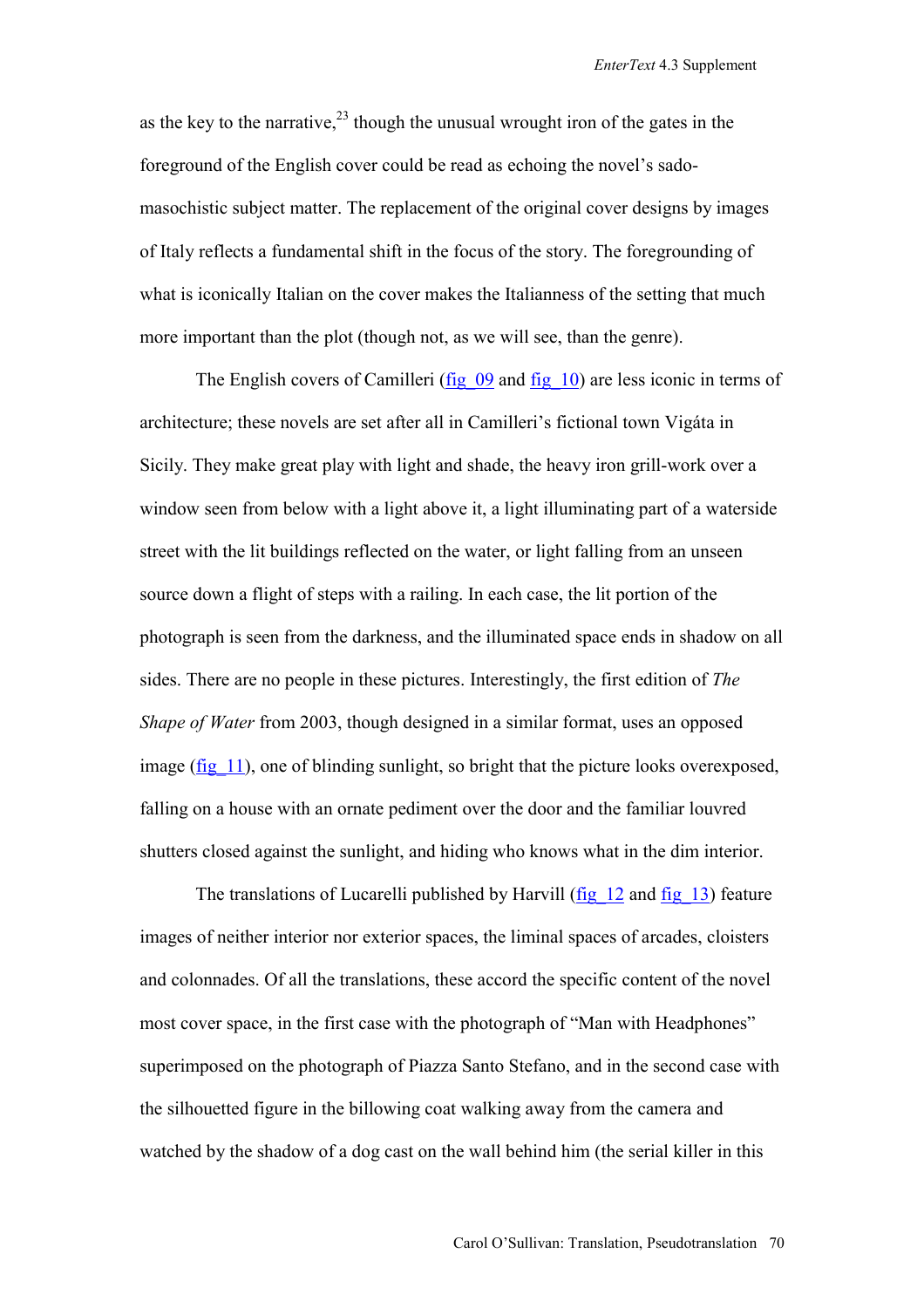novel is nicknamed the "pit bull"). We would expect strong series coherence in the titles and cover designs of thrillers and crime novels as well as more or less recognisable publishers' house styles. However, the degree of convergence in design of these translations, and, as we shall see, the pseudotranslations, published as they are mostly by different imprints and publishers, is startling. The most striking comparison might be of the cover for Donna Leon's novel *Fatal Remedies* [\(fig\\_14\)](http://www.brunel.ac.uk/faculty/arts/EnterText/4_3/figures/pages/fig_14.htm) with the cover of Carlotto's *The Colombian Mule* (see above). The pictures are of the same view of San Giorgio from the Piazza San Marco taken from two different angles. Similar images feature on a number of other covers.  $24$ 

English-language fiction set in Italy has been routinely presented for some time using images of Italian architecture. The most consistent use of this design strategy is to be found in the novels of Leon, but work by other writers has gradually come to resemble this template. Magdalen Nabb's first novel featuring Marshal Salvatore Guarnaccia was published in 1981 and the early titles in this series were published in Britain by the Collins Crime Club. By the 1980s the covers of this longrunning imprint, while not perhaps as unattractive as Cooper and Pike judge them to be<sup>25</sup> were certainly looking rather dated (e.g.  $\underline{fig}$  15). These covers conform to what Powers has called "visual synecdoche"<sup>26</sup> particularly traditional to crime novels "in which a detail stands for the whole atmosphere of the story." In later titles published in the same series, e.g. *The Marshal at the Villa Torrini* (1993), the objects on the cover are supplemented with images of place. This trend in cover design has continued to the point where in 2004 Heinemann/Arrow, who also publish Leon's Brunetti novels, brought out a new uniform edition of Nabb's books with covers which closely resemble the existing Leon format, using views of Florence under dramatic skyscapes (e.g. [fig\\_16\)](http://www.brunel.ac.uk/faculty/arts/EnterText/4_3/figures/pages/fig_16.htm), or in the case of *Property of Blood,* using an image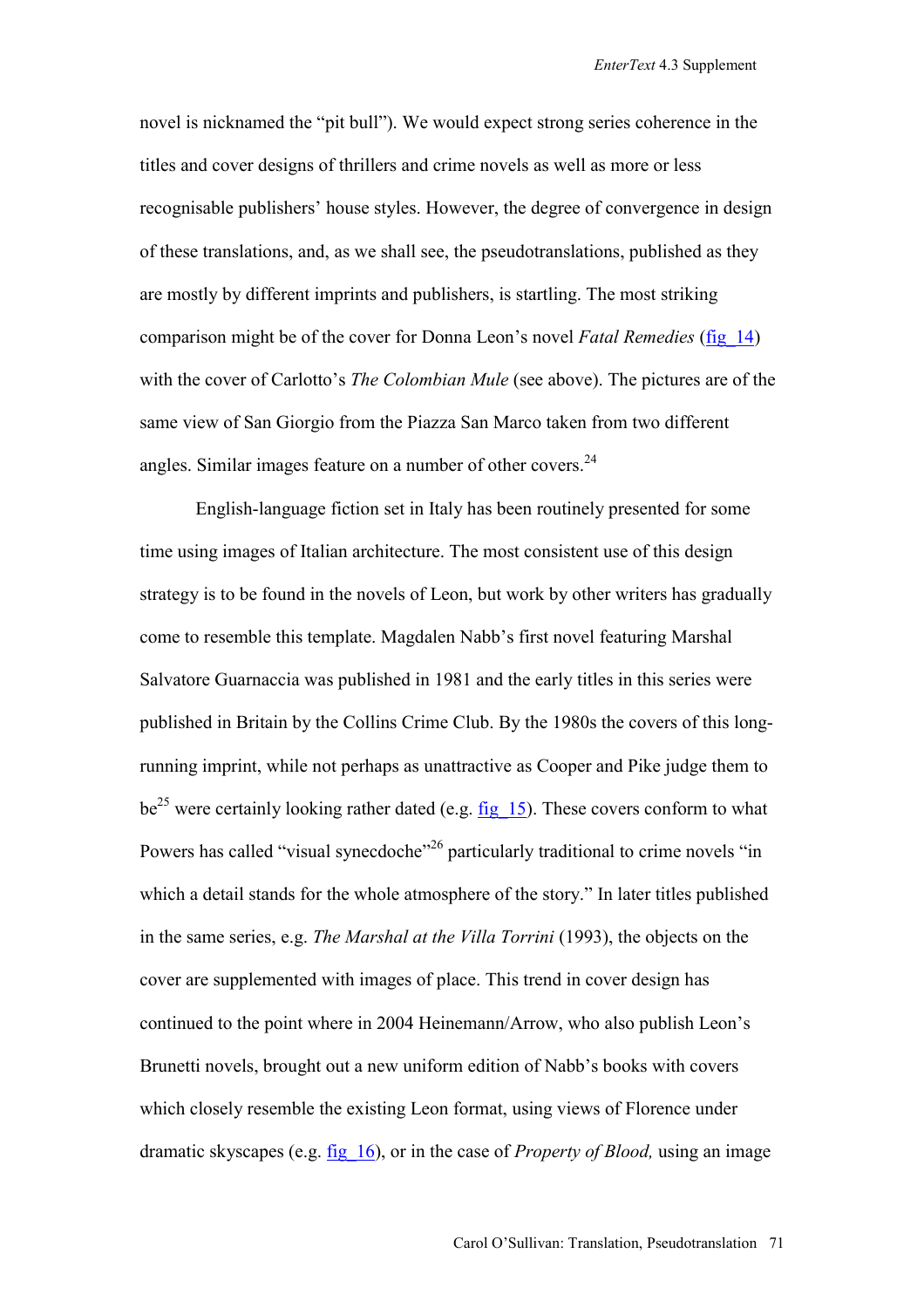of a familiar type of southern Tuscan villa with cypresses along the skyline. Michael Dibdin's novels, published by Faber, have used a number of recognisably Italian cover images but have been less consistent in the several cover redesigns the series has gone through.

The use of photography on covers may be in part attributable to the increasing availability of images from agencies such as GettyImages, Corbis and Photonica and the technology for photo manipulation which came into use in the early  $1990s$ <sup>27</sup> However the use of photography here also creates a documentary effect, conferring an impression of greater authenticity on the product.

There is a restricted number of visual tropes involved in these photographs of Italy: principally water, windows, doorways, gates, lamps, columns and arches. This is monumental, architectural Italy, whose visualisation can be traced back to the daguerreotypes of Ruskin's *The Stones of Venice* (1851-3) in their "contrast of strong sunlit walls and darkened recesses... empty of people but haunted by history.<sup> $28$ </sup> In the use of this kind of photograph to illustrate the covers of crime novels, the sense of historical haunting is substituted by the dark actions and events which make up the plot. It is also significant that generally the images of Italy used to illustrate thrillers in English are not peopled, except perhaps by the occasional silhouetted figure, seldom in the foreground. This again echoes Ruskin's "scenes without contemporary Venetians or the paraphernalia of commerce."<sup>29</sup>

The framing of the images is crucial. On the whole, covers do not feature establishing shots but details, partial or cropped images, buildings seen through haze or in poor light. This contributes, as Burns notes of Ruskin's photographs, to the "tourist" experience: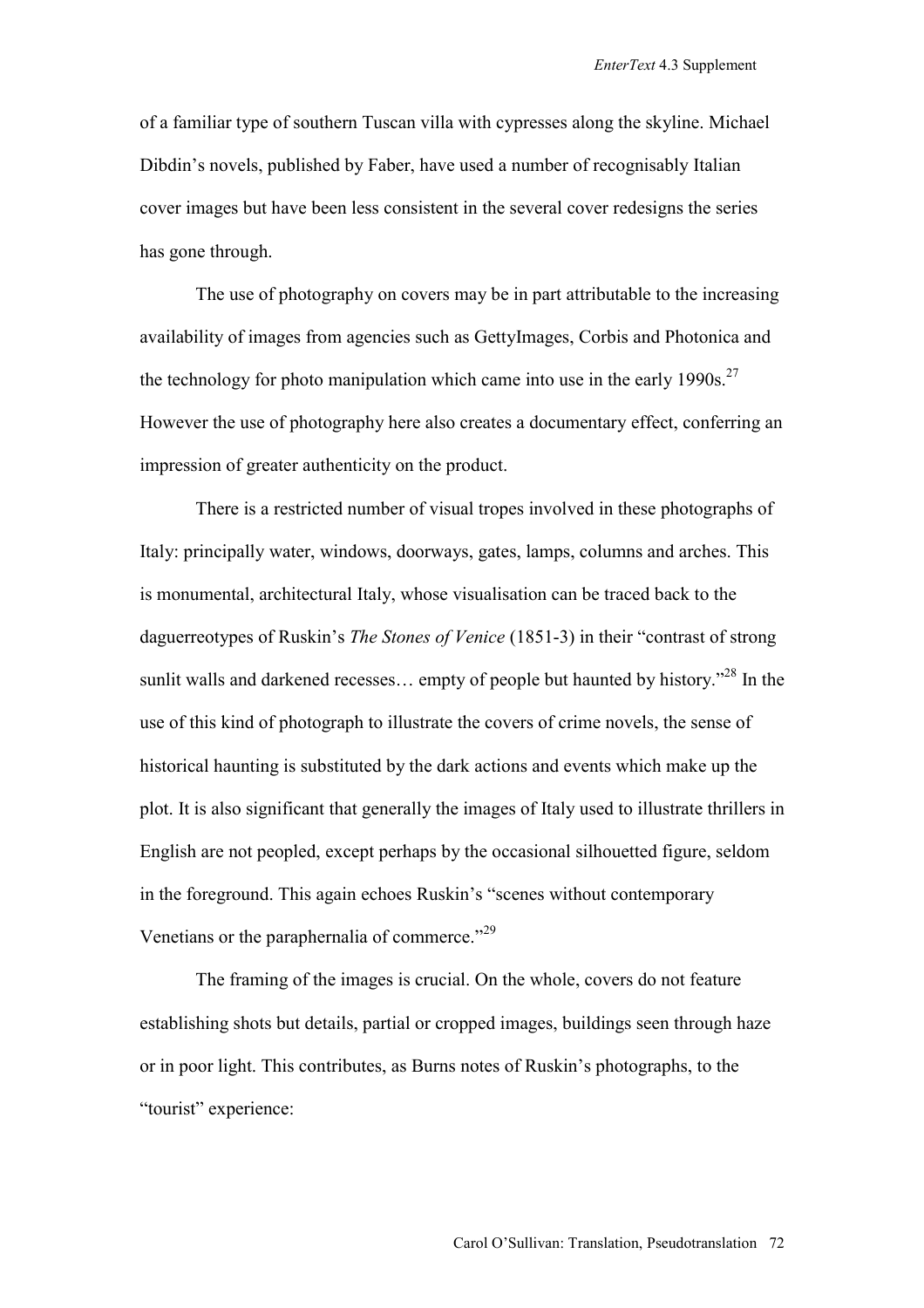"Being there" is an insistent desire and topos of the travel discourse and Ruskin's illustrations create the phenomenal experience of being there through the close-up. In contrast to those topographical views that work to locate the traveller in an unfamiliar cityscape and simultaneously efface the labor of the image in rendering the landscape immediately comprehensible, Ruskin's images disorient the viewer and reproduce the loss of known spatial coordinates as a feature of the travel experience.<sup>30</sup>

A similar effect is achieved by the covers of, for instance, Lucarelli's *Almost Blue* and Nabb's *The Marshal Makes His Report*.

The use of photographs of Italy to sell detective fiction is intimately connected to the genre. In a 2002 *Guardian* review of Dibdin's *And Then You Die*, Tobias Jones calls Italy "the perfect backdrop for noir detective fiction." Mark Chu explains this as being "due partly to the fact that in the popular British perception, Italy stands essentially for the 'southern' traits of criminality, corruption, violence, and passions."31 The covers of British crime novels traditionally feature an object which in some ways signifies the plot, often the murder instrument. At first sight the covers under discussion don't contain much direct representation of the crime, but in fact here Italy is seen as synonymous with crime. It is present in the angles and the play of light and shade in these shots of buildings which suggest secrets and flaws in the otherwise picture-postcard beauty of Italy. Here the three functions of the cover as Kratz defines them come together: aesthetic production (the beauty of Italy), marketing device (selling the tourist experience) and representation of plot (Italy is synonymous with crime).

Given what we have seen about the way translated Italian crime fiction is marketed, what can we conclude about its place in the polysystem and its likely impact? Given the currency of authenticity in the reception of Leon *et al.*, we might expect the advent of "real" translations to pose a threat; in fact, the most interesting feature of the relationship between translated fiction and pseudotranslations is the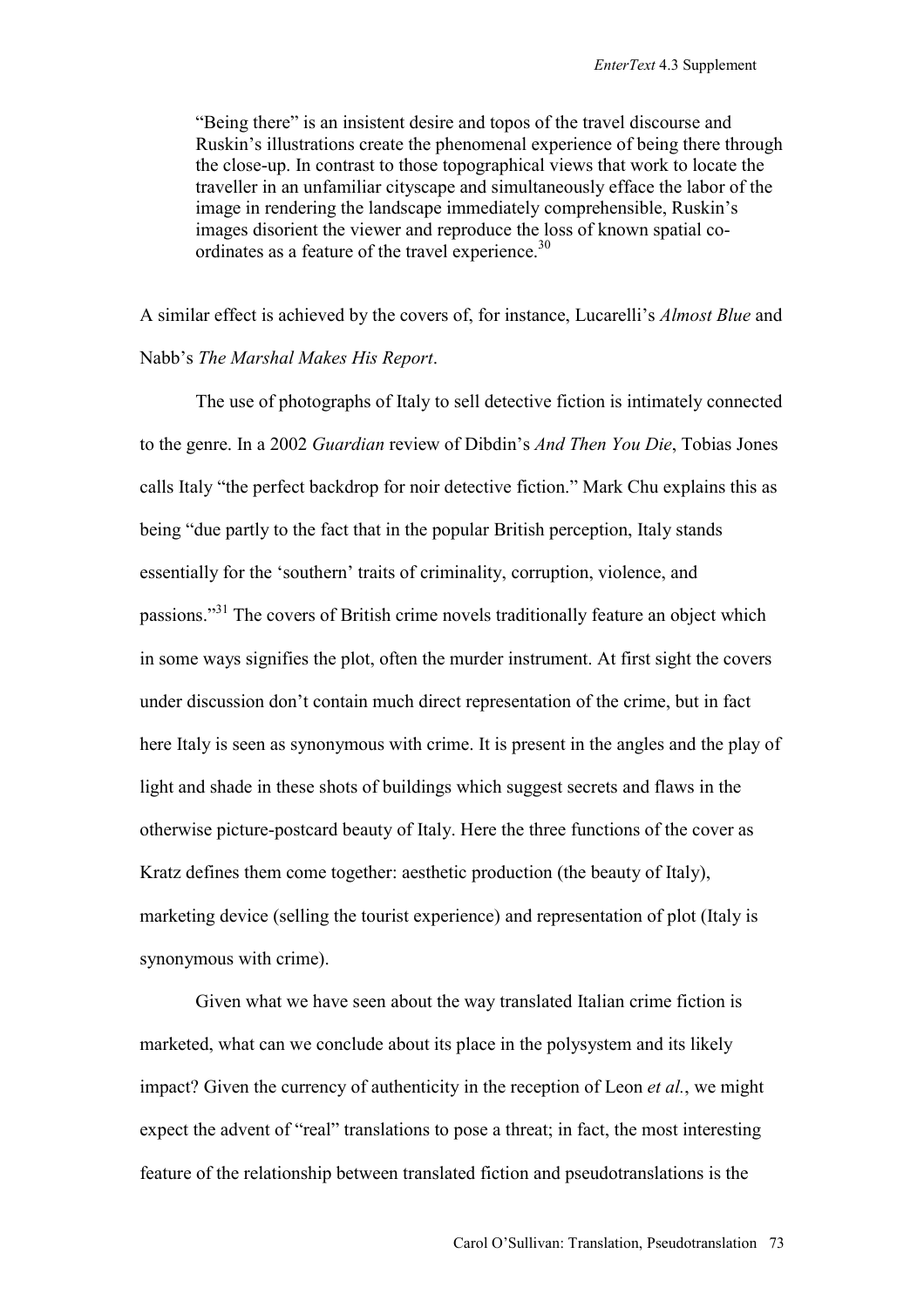high degree of interdependency they exhibit. Far from being displaced from their preeminent positions in the literary polysystem, Dibdin *et al.* are called upon to endorse the new arrivals. Michael Dibdin reviewed Ammaniti's *I'm Not Scared* favourably for *The Guardian*. Both *The Shape of Water* and *The Snack Thief* bear a blurb by Donna Leon in the top right-hand corner of the front cover: "The novels of Andrea Camilleri breathe out the sense of place, the sense of humour, and the sense of despair that fills the air of Sicily."32 The tone of patronage is even stronger in the following *Sunday Times* blurb on the cover of *The Terracotta Dog*: "Camilleri writes with such vigour and wit *that he deserves a place alongside Michael Dibdin and Donna Leon*, with the additional advantage of conveying an insider's sense of authenticity" (my italics).

Sales-wise, these established writers can afford to be generous; certainly the introduction of Italian-set crime fiction in translation has shown no evidence so far of spoiling the market for the home-grown product. Any marketing problems that might be posed for publishers in promoting translations, which have undoubtedly been commissioned at least partly on the basis of the success of English-written crime fiction set in Italy, without destabilising the status (quo) of writers such as Leon and Dibdin, is resolved by figuring the translations as copies of the pseudotranslations, as in the *Sunday Times* review quoted above, or Tobias Jones's Dibdin review quoted earlier, in which he also describes Camilleri as resembling Dibdin: "Italy has produced, in the last few years, a parallel publishing phenomenon very similar to Dibdin<sup>"</sup>

In this case one might conclude that the success of pseudotranslations such as those by Leon, Dibdin and Nabb has had a positive knock-on effect for translation, in that the public's appetite for novels set in Italy has been well and truly whetted, and this has created opportunities for Italian authors. The next few years will tell if these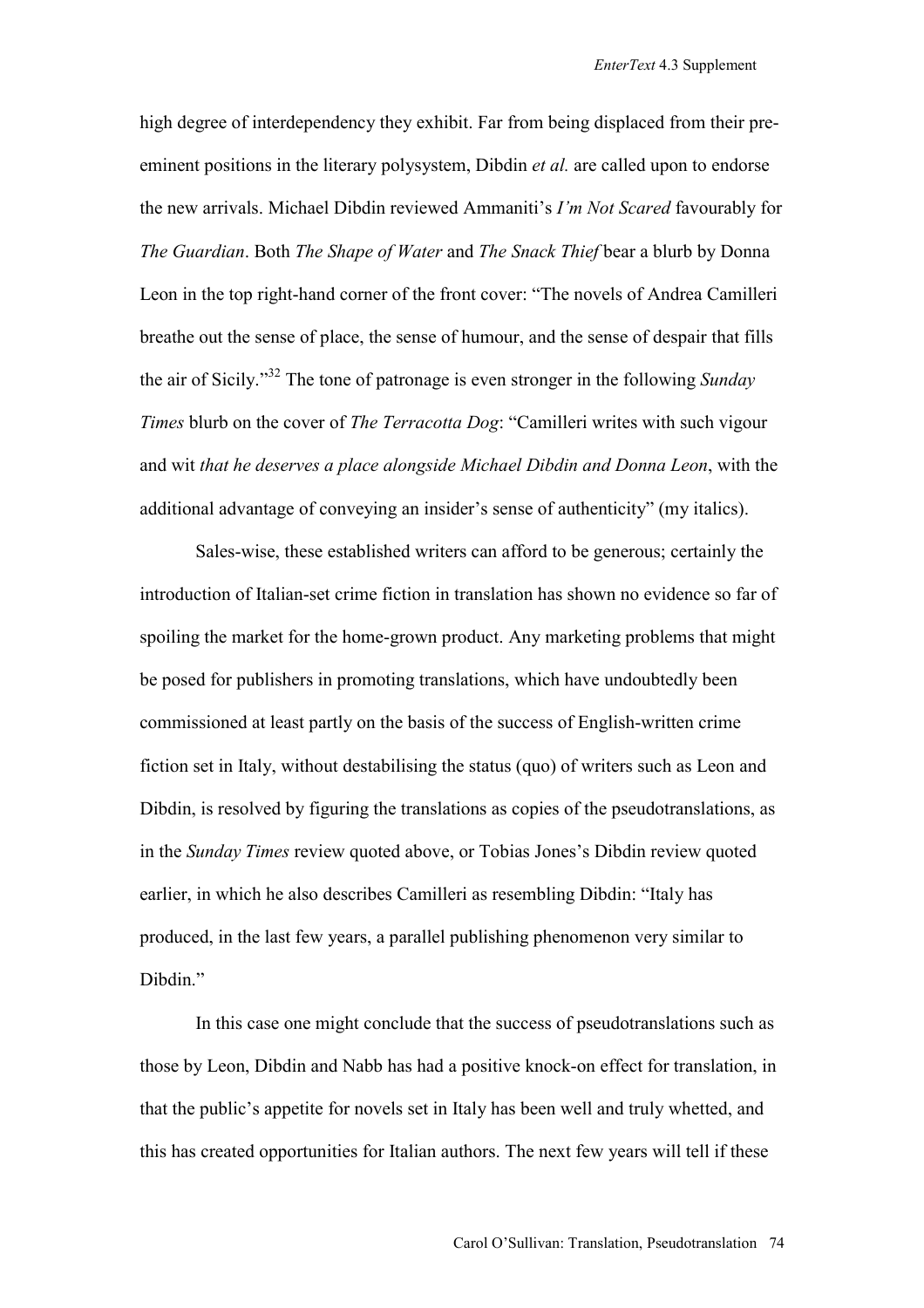translated novels are to be a flash in the pan or if they will achieve comparable

success in this country to their success at home, and to the success of the Italian-set

crime fiction they have come to supplement. If they do, one thing is certain—there's

more where they came from.

## **Notes**

<sup>1</sup> Mark Chu, "Someone Else's Southerner: Opposed Essences in the 'Italian' novels of Michael Dibdin, Magdalen Nabb, and Tim Parks" in Anne Mullen and Emer O'Beirne, eds., *Crime Scenes: Detective Narratives in European Culture since 1945* (Amsterdam/Atlanta, GA: Rodopi, 2000), 75-87, 75. 2

Review in *Ms London*, quoted on the back of Donna Leon, *A Sea of Troubles.* <sup>3</sup>

<sup>3</sup> Peter Mergendahl, *The Rocky Mountain News*, quoted on the Grove Atlantic website at http://www.groveatlantic.com/grove/wc.dll?groveproc~leonbook~UJ~praise

 $^{4}$  Ellen Hale, *USA Today*, quoted on the Grove Atlantic website.

<sup>5</sup> In *Raleigh News & Observer*, quoted on the Grove Atlantic website.

 Tobias Jones, "Just because you're paranoid…" (review of Michael Dibdin, *And Then You Die*) in *The Guardian*, 12 January 2002. It is significant that Timothy Holme, whose five novels, mostly set in Venice and featuring Inspector Achille Peroni, were published between 1980 and 1987, was already the author of several non-fiction titles about Italy.

<sup>7</sup> Gérard Genette, *Palimpsestes* (Paris: Seuil, 1981), 9.<br><sup>8</sup> Oueted in Gérard Genette, *Paratenta: Thugshalds of i* 

<sup>8</sup> Ouoted in Gérard Genette, *Paratexts: Thresholds of interpretation*, trans. Jane E. Lewin (Cambridge: Cambridge University Press, 1997), 2.

<sup>9</sup> David McKitterick, "The Acceptable Face of Print" in Ross Harvey, Wallace Kirsop and B. J. McMullin, eds., *An Index of Civilisation: Studies of Printing and Publishing History in Honour of Keith Maslen* (Clayton, Victoria: Center for Bibliographical and Textual Studies, Monash University, 1993), 15-30, 27.

<sup>10</sup> e.g. Mirko Petric, "Judging a Book by its Cover: The Visual Reception of American Literature" in Meta Grosman, ed., *American Literature for Non-American Readers: Cross-Cultural Perspectives on American Literature* (Frankfurt: Peter Lang, 1995), 177-187. 11 cf. Chu, 87.

<sup>12</sup> cf. Gideon Toury, *Descriptive Translation Studies and beyond* (Amsterdam/Philadelphia: John Benjamins, 1995), 40-41.

<sup>13</sup> Susan Bassnett, "When is a Translation Not a Translation?" in Bassnett and André Lefevere, *Constructing Cultures: Essays on Literary Translation* (Clevedon: Multilingual Matters, 1998), 25-40, 39.

<sup>14</sup> Genette, *Paratexts*, 16.<br><sup>15</sup> Ibid., 40.

<sup>16</sup> Nicci Gerrard, "A soldier and his musical instruments" in *The Observer*, 3 April 1994.<br><sup>17</sup> Ibid.

<sup>18</sup> Alan Powers, *Front Cover: Great Book Jacket and Cover Design* (London: Mitchell Beazley, 2001), 128-129.

19 Amanda Craig, review of Louis de Bernières, *Birds Without Wings* at

http://enjoyment.independent.co.uk/books/reviews/story.jsp?story=538344

Chu, 77.

<sup>21</sup> Italian covers seem to tolerate the "empty" landscape in a way which English covers do not; other examples include the 2002 Repubblica edition of Dino Buzzati, *Il deserto dei Tartari* and Niccolò Ammaniti, *Io non ho paura* (Einaudi, 2002). 22 Corinne A. Kratz, "On Telling/Selling a Book by its Cover" (*Cultural Anthropology* 9.2, 1994, 179-

200), 179.

<sup>23</sup> It is worth noting that *The Colombian Mule* was published in English as one of nine "first novels" in a new crime series called New Blood. Most, though not all, of the covers of these nine novels feature